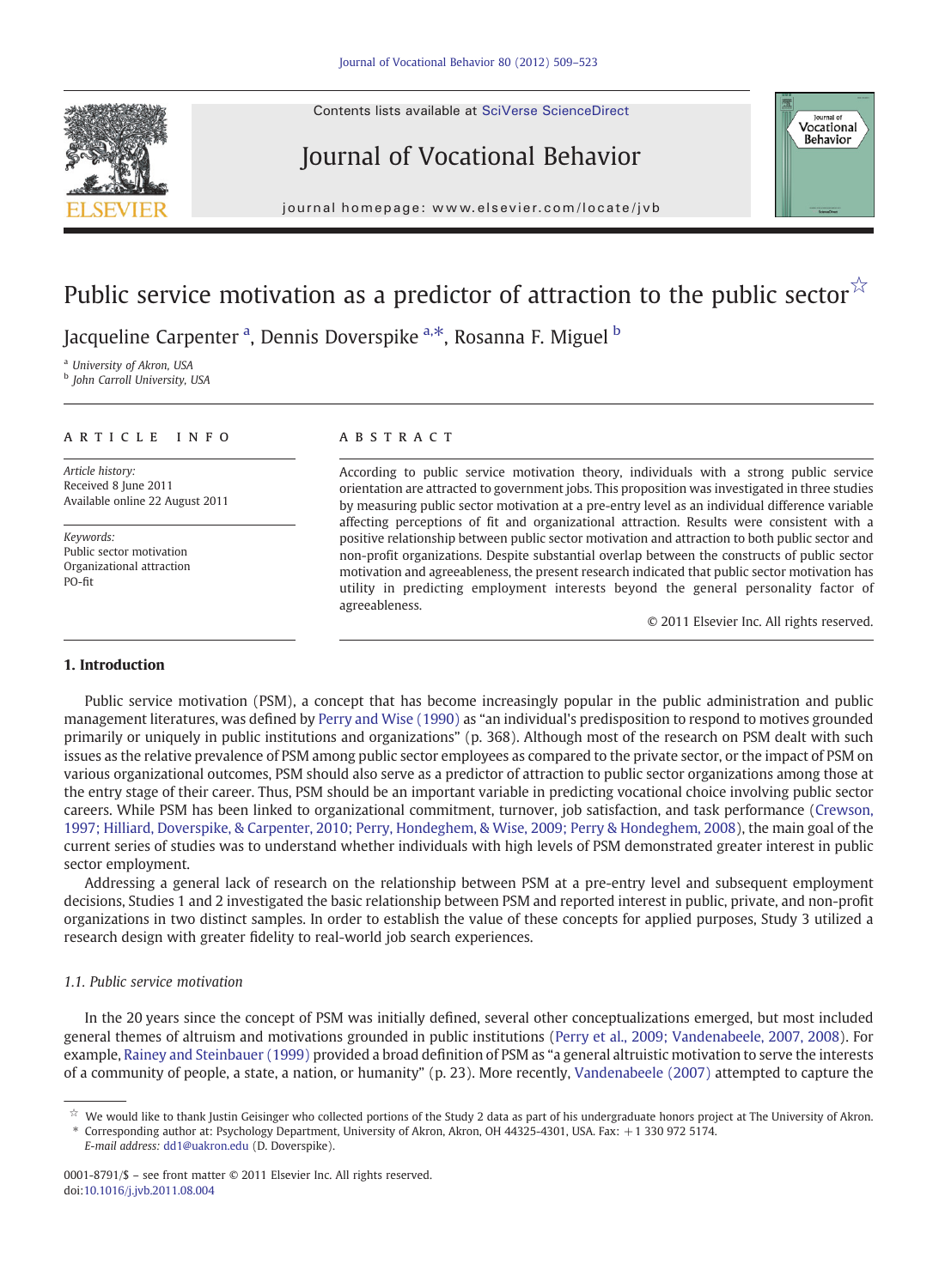various definitions by defining PSM as "the belief, values, and attitudes that go beyond self-interest and organizational interest, that concern the interest of a larger political entity and that motivate individuals to act accordingly whenever appropriate" (p. 549). Despite variations on the original definition, the perspective offered by [Perry and Wise \(1990\)](#page--1-0) remained cited widely ([Kim,](#page--1-0) [2009; Vandenabeele, 2008; Wright & Christiansen, 2009\)](#page--1-0).

The original theoretical basis for PSM, proposed by [Perry and Wise \(1990\)](#page--1-0), was based on the idea that individuals were motivated toward public service by rational, affective, or normative influences. Grounded largely in this rational–normative–affective theory of PSM, [Perry \(1996\)](#page--1-0) developed a multi-dimensional measure consisting of attraction to public policy making, commitment to the public interest, compassion, and self-sacrifice scales. Other instruments, often abridged versions of Perry's original measure, were also used for PSM research (e.g., [Coursey, Perry, Brudney, & Littlepage, 2008; Coursey & Pandey, 2007; Kim, 2009](#page--1-0)).

Twenty years of research on PSM (see reviews by [Hilliard et al., 2010; Perry & Hondeghem, 2008; Perry et al., 2009\)](#page--1-0) led to the identification of several antecedents and outcomes associated with PSM. In terms of individual level precursors for PSM, [Bright](#page--1-0) [\(2005\)](#page--1-0) found that individuals with high PSM were more likely to be female, managers, and have more education. This evidence was corroborated by findings from [Moynihan and Pandey \(2007\)](#page--1-0), demonstrating that PSM was correlated positively with membership in professional organizations. Research also suggested a relationship between PSM and political or spiritual ideology ([Perry, 1997\)](#page--1-0). Summarizing the literature concerning antecedents and outcomes, [Hilliard et al. \(2010\)](#page--1-0) found that PSM was associated with organizational commitment, turnover, job satisfaction, and performance, suggesting the importance of PSM as an individual difference variable relevant to individual and, in turn, organizational level outcomes.

In a review of existing research on PSM, [Perry et al. \(2009\)](#page--1-0) noted limited but supportive evidence for the proposition that individuals with high levels of PSM were likely to seek membership in public organizations. Previous research relied primarily on measurement of the construct within populations of public servants or after organizational choice ([Wright & Christensen, 2010](#page--1-0)). So, although there was strong evidence that PSM was related to the employment sector, the directionality was unclear ([Houston,](#page--1-0) [2000; Wright & Christensen, 2010\)](#page--1-0).

To better understand the usefulness of PSM for recruitment and selection purposes, we identified a need for studies investigating the outcomes associated with PSM in broader populations than those already committed to public service. Research on the existence of PSM at a pre-entry level can serve as a step in broadening our understanding of individual behavioral outcomes related to PSM.

#### 1.2. Person–organization fit

Person-organization (PO) fit was conceptualized as "the compatibility between people and organizations that occurs when at least one entity provides what the other needs and/or they share fundamental characteristics" [\(Kristof, 1996,](#page--1-0) p. 4). Previous research found PO fit to be correlated with a variety of job-related outcomes including job satisfaction, performance, commitment, intent to quit (negative), and coworker and supervisor satisfaction ([Kristof-Brown, Zimmerman, & Johnson, 2005\)](#page--1-0).

[Cable and Edwards \(2004\)](#page--1-0) defined two types of fit included in the broader PO fit description. Supplementary fit was operationalized as the value congruence or match between beliefs and values of the individual and the organization. Complementary fit was operationalized as satisfaction of psychological needs. Each type of PO fit predicted employee attitudes ([Cable & Edwards, 2004\)](#page--1-0).

For recruitment, it is important to understand the processes that underlie PO fit so organizations can provide adequate information and gather pertinent data from job seekers. Applied to public organizations, recruitment efforts may be tailored to provide sufficient information about relevant values. Applicants may use previous and acquired knowledge about the public organization to evaluate their potential fit.

#### 1.3. Attraction to the public sector

Drawing heavily on the attraction–selection–attrition model developed by [Schneider \(1987\),](#page--1-0) PO fit theory presumed that a higher degree of fit between the person and organization increased the attractiveness of the organization to the individual ([Kristof-Brown et al., 2005; Vandenabeele, 2008\)](#page--1-0). Previous research established PO fit as a critical link influencing organizational attraction ([Braddy, Meade, Michael, & Fleenor, 2009; Cable & Judge, 1996; Dineen, Ash, & Noe, 2002\)](#page--1-0).

Organizational attractiveness was described as "a function of characteristics of the applicant and characteristics of the job/organization" [\(Schreurs, Druart, Proost, & De Witte, 2009](#page--1-0), p. 37). On the organization side, attraction was shown to be related to the meanings applicants associate with recruiting entities [\(Lievens & Highhouse, 2003](#page--1-0)). Early research utilizing the instrumental–symbolic framework found that applicants more easily differentiated between organizations based on trait inferences (symbolic) than traditional job and organizational characteristics (instrumental); instrumental attributes were tangible and objective whereas symbolic attributes were those that related to self-expression, image, and brand ([Lievens & Highhouse,](#page--1-0) [2003](#page--1-0)). Recent applications of the instrumental–symbolic framework to a recruiting context advocated tailoring the organizational image to target job seekers with a personality similar to the organization's "personality" [\(Braddy et al., 2009; Schreurs et al., 2009](#page--1-0)).

In the case of PSM and public sector organizations, [Perry and Wise \(1990\)](#page--1-0) proposed that "the greater an individual's public service motivation, the more likely the individual will seek membership in a public organization" (p. 370). However, research supporting this "seeking" hypothesis was limited and inconsistent. In [Perry et al.'s \(2009\)](#page--1-0) review of the past 20 years of PSM literature, they reported limited but supportive research for this conclusion. More recently, [Wright and Christensen \(2010\)](#page--1-0) investigated the proposition of public sector seeking in a population of public and private lawyers. The results were not conclusive